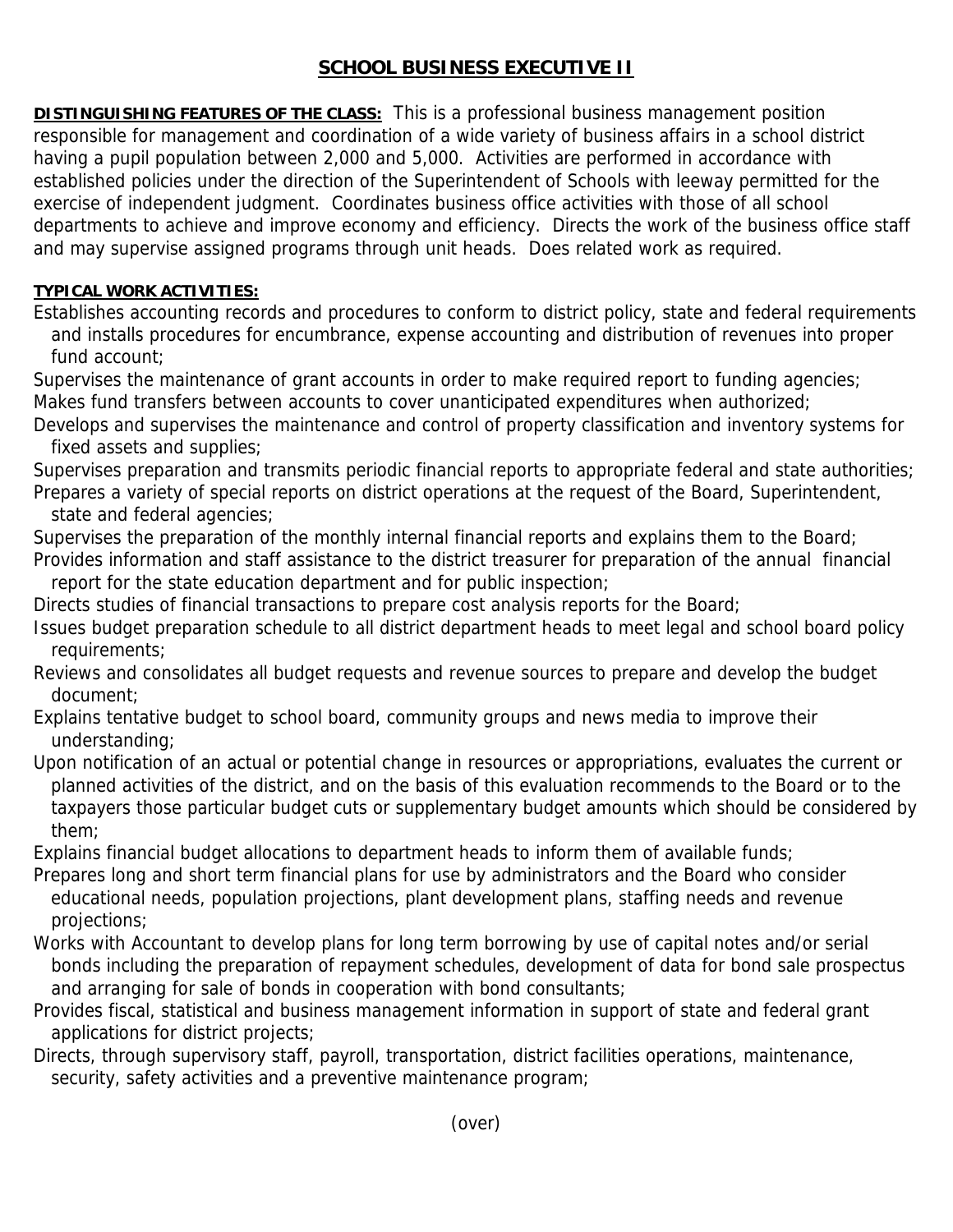Develops the district risk management program on the basis of evaluation of exposures and makes recommendations to the Board;

Reports in writing on liability, real and personal property and other covered losses to carrier and to Board; Maintains an insurance register for ready access to policy information;

Periodically audits insurance coverage against inventories, appraisals, liabilities and replacement cost; Establishes an insurance program calendar to assure timely review, renewal, revision or cancellation;

Supervises the preparation of job descriptions for business office positions for use in recruitment, training, salary determination and performance evaluation;

Provides financial and other data to a negotiator, negotiating team, fact finder, mediator or arbitrator, before, during or after contract negotiation;

Prepares and delivers to instructional and non-instructional employee organization representatives data authorized by the Board for use in contract negotiation and administration;

Establishes a calendar of purchasing activities to assure timely ordering and delivery of goods and services; Writes specifications based on requests for supplies, services and equipment and consultations with users to assure correct vendor delivery of bid and non-bid items;

Determines needs for formal bidding, purchases through state contracts, sources exempt form bidding law, and those obtainable by direct purchase;

Directs the issuance of purchase orders to vendors;

Assures conformance with specifications by establishment of inspection receipting and reporting procedure for deliveries from vendors;

Uses a file of state contracts and other sources exempt from bidding law to obtain supplies and equipment best available through these sources;

Places bid advertising in accordance with law and opens and analyzes bids to determine low bidder conformance to specifications and recommends bid award to Board;

Interviews vendors to discuss product lines, quality levels and product availability;

Establishes locations for storage and procedures for distribution control of equipment and supplies;

Conducts continuous audit of data processing cost/benefit to determine need for program improvements; Provides for computer based and physical pre and post edit procedures to assure accuracy of input and output data;

Schedules, reviews and participates in periodic staff inspections of district facilities to determine needed improvements, replacements and correction of safety hazards;

Maintains communication links with suppliers of plant services and materials to develop current information for decision making on purchasing and product utilization;

Coordinates fiscal, management and reporting functions of food service programs through the establishment of a system of controls to assure compliance with federal, state and Board requirements;

Compiles a variety of financial and operational reports on food service programs for federal and state agencies and the school board.

## **FULL PERFORMANCE KNOWLEDGE, SKILLS, ABILITIES AND PERSONAL CHARACTERISTICS:**

Comprehensive knowledge of the techniques of monitoring expenditure of funds; thorough knowledge of business administration procedures; thorough knowledge of accounting methods and budgetary procedures; thorough knowledge of the techniques for solving financial problems; thorough knowledge of debt and investment management; good knowledge of purchasing and inventory practices; good knowledge of the principles of cost analysis; ability to plan and coordinate the work of others; ability to identify and anticipate financial problems and needs; ability to readily acquire familiarity with laws,